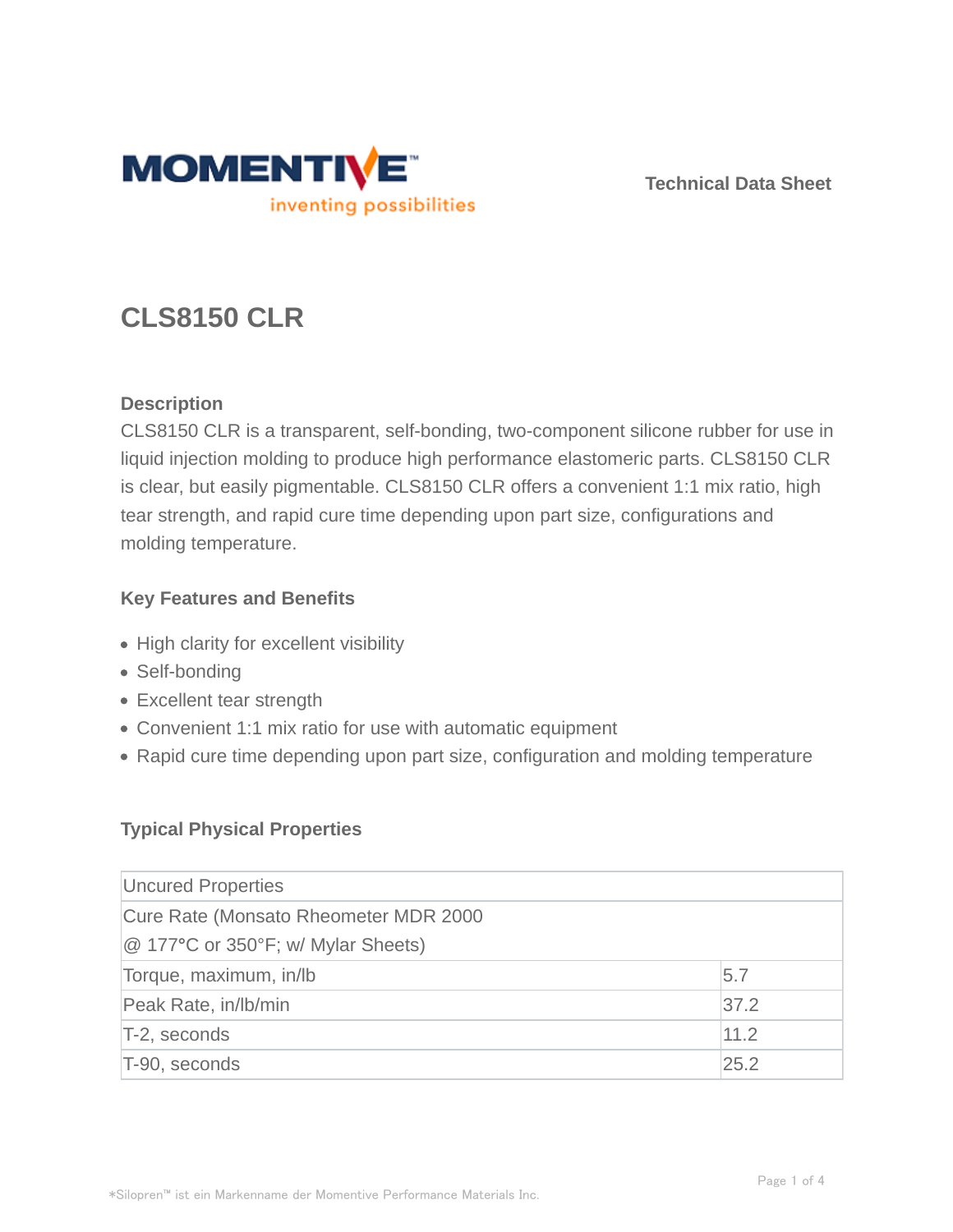| <b>Cured Properties</b><br>ASTM slabs cures 15 min @ 177°C (350°) |       |
|-------------------------------------------------------------------|-------|
| Color                                                             | Clear |
| <b>Specific Gravity</b>                                           | 1.10  |
| Hardness, Shore A durometer                                       | 52    |
| Tensile Strength, psi                                             | 1,170 |
| Elongation, %                                                     | 515   |
| Tear Die B, ppi                                                   | 200   |

## **Patent Status**

Nothing contained herein shall be construed to imply the nonexistence of any relevant patents or to constitute the permission, inducement or recommendation to practice any invention covered by any patent, without authority from the owner of the patent.

#### **Product Safety, Handling and Storage**

Customers should review the latest Safety Data Sheet (SDS) and label for product safety information, safe handling instructions, personal protective equipment if necessary, emergency service contact information, and any special storage conditions required for safety. Momentive Performance Materials (MPM) maintains an aroundthe-clock emergency service for its products. SDS are available at www.momentive.com or, upon request, from any MPM representative. For product storage and handling procedures to maintain the product quality within our stated specifications, please review Certificates of Analysis, which are available in the Order Center. Use of other materials in conjunction with MPM products (for example, primers) may require additional precautions. Please review and follow the safety information provided by the manufacturer of such other materials.

#### **Limitations**

Customers must evaluate Momentive Performance Materials products and make their own determination as to fitness of use in their particular applications.

**Contact Information** Email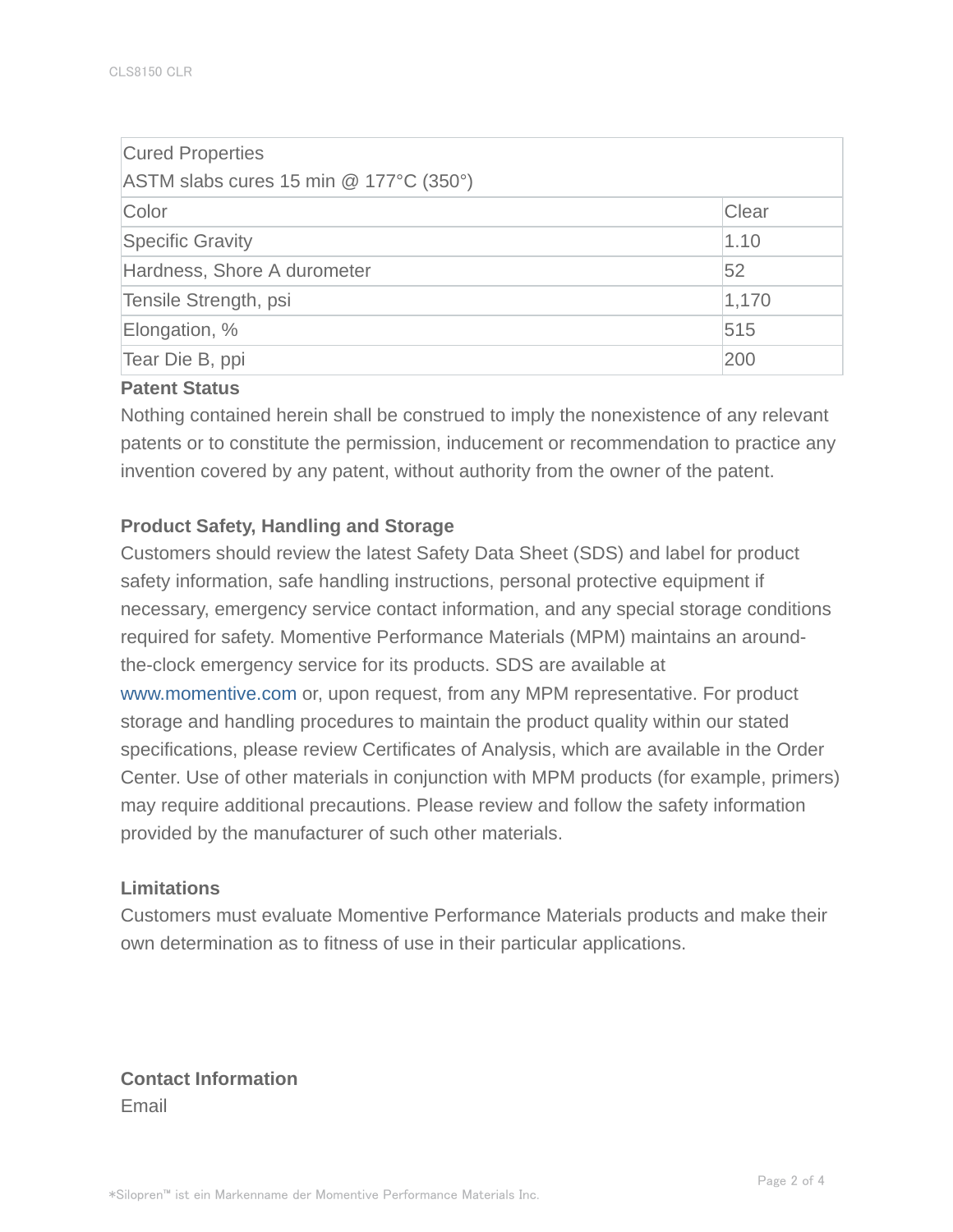#### commercial.services@momentive.com

## **Telephone**

| <b>Americas</b>                       | <b>Latin America</b>                                      | <b>EMEAI- Europe, Middle</b><br>East, Africa & India                        | <b>ASIA PACIFIC</b>                            |
|---------------------------------------|-----------------------------------------------------------|-----------------------------------------------------------------------------|------------------------------------------------|
| +1 800 295 2392<br>Toll free*         | <b>Brazil</b><br>+55 11 4534 9650                         | <b>Europe</b><br>+390510924300                                              | <b>China</b><br>800 820 0202                   |
| +704 805 6946<br><b>Direct Number</b> | <b>Direct Number</b>                                      | Direct number                                                               | Toll free<br>+86 21 3860 4892<br>Direct number |
| *All American<br>countries            | <b>Mexico</b><br>+52 55 2169 7670<br><b>Direct Number</b> | India, Middle East &<br><b>Africa</b><br>+ 91 44 71212207<br>Direct number* | Japan<br>+81 3 5544 3111<br>Direct number      |
|                                       |                                                           | *All Middle Eastern<br>countries, Africa, India,                            | <b>Korea</b><br>+82 2 6201 4600                |

For literature and technical assistance, visit our website at: www.momentive.com

### **DISCLAIMER:**

**THE MATERIALS, PRODUCTS AND SERVICES OF MOMENTIVE PERFORMANCE MATERIALS INC. AND ITS SUBSIDIARIES AND AFFILIATES (COLLECTIVELY "SUPPLIER"), ARE SOLD SUBJECT TO SUPPLIER'S STANDARD CONDITIONS OF SALE, WHICH ARE INCLUDED IN THE APPLICABLE DISTRIBUTOR OR OTHER SALES AGREEMENT, PRINTED ON THE BACK OF ORDER ACKNOWLEDGMENTS AND INVOICES, AND AVAILABLE UPON REQUEST. ALTHOUGH ANY INFORMATION, RECOMMENDATIONS, OR ADVICE CONTAINED HEREIN IS GIVEN IN GOOD FAITH, SUPPLIER MAKES NO WARRANTY OR GUARANTEE, EXPRESS OR IMPLIED, (i) THAT THE RESULTS DESCRIBED HEREIN WILL BE OBTAINED UNDER END-USE CONDITIONS, OR (ii) AS TO THE EFFECTIVENESS OR SAFETY OF ANY DESIGN INCORPORATING ITS PRODUCTS, MATERIALS, SERVICES, RECOMMENDATIONS OR ADVICE. EXCEPT AS PROVIDED IN SUPPLIER'S STANDARD CONDITIONS OF SALE, SUPPLIER AND ITS REPRESENTATIVES SHALL IN NO EVENT BE RESPONSIBLE FOR ANY LOSS RESULTING FROM ANY USE OF ITS MATERIALS, PRODUCTS**